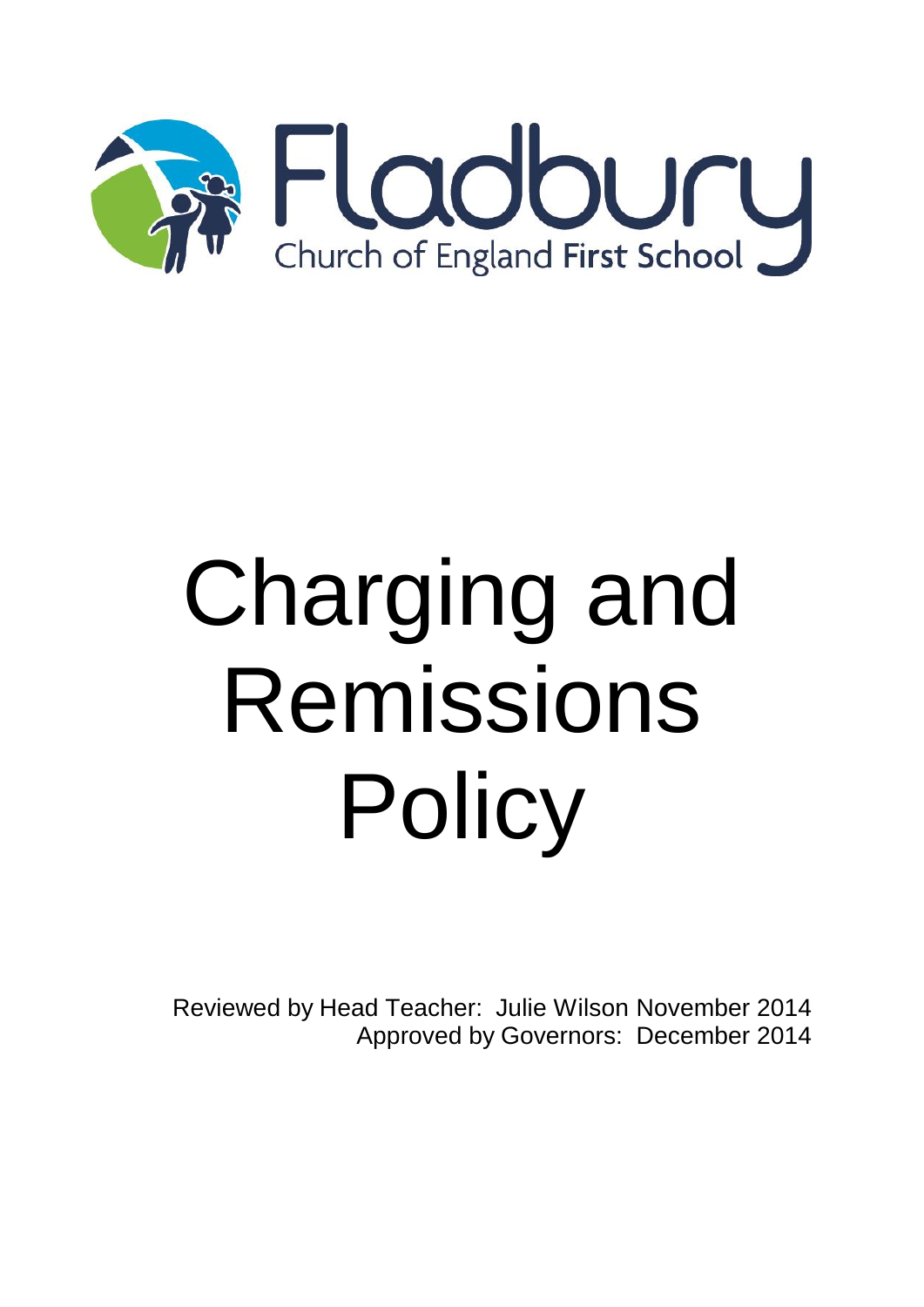# CHARGING AND REMISSION POLICY – Prospectus Entry

Where activities form part of the normal school curriculum parents are under no obligation to make any payment. However voluntary contributions are invited to support a number of activities which enrich school life, for example, educational visits as part of their work in school, visiting theatre groups and musicians etc. Please refer to the full Charging and Remission Policy.

# **Introduction**

The purpose of the policy is to ensure that there is clarity over those items which the school will provide free of charge and for those items where there may be a charge.

### **Definition**

The school day is defined as: 9-12am and 1-3.25pm for all children. The midday break does not form part of the school day.

### **Responsibilities**

The Headteacher will ensure that staff are familiar with and correctly apply the policy. The Governors will review the policy regularly.

### Policy statement

It is the aim of our school that all educational visits offered should enhance the curriculum, enriching the children's knowledge and understanding. During the school day all activities that are a necessary part of the National Curriculum plus religious education will be provided free of charge. This includes any materials, equipment and transport to take pupils between the school and the activity. It excludes charges made for teaching an individual pupil or groups of any appropriate size (provided that the size of the group is based on sound pedagogical principles) to play a musical instrument or to sing.

Voluntary contributions may be sought for activities during the school day which entail additional costs, for example swimming.

In these circumstances no pupil will be prevented from participating because his/her parents cannot or will not make a contribution. If insufficient funds are available it maybe necessary to curtail or cancel activities. The school will make this clear to parents when arranging the activity.

# Optional activities outside of the school day

We may charge for optional, extra activities provided outside of the school day, for example football club, theatre visits. These activities are those which are not

- part of the National Curriculum;
- part of a syllabus for a prescribed public examination that the pupil is being prepared for at the school; or
- part of religious education

Parents will usually be charged for board and lodgings during residential Visits. When parents are informed about forthcoming residential visits they will be notified that those who can prove they are in receipt of the following benefits will be exempt from paying the cost of board and lodging: